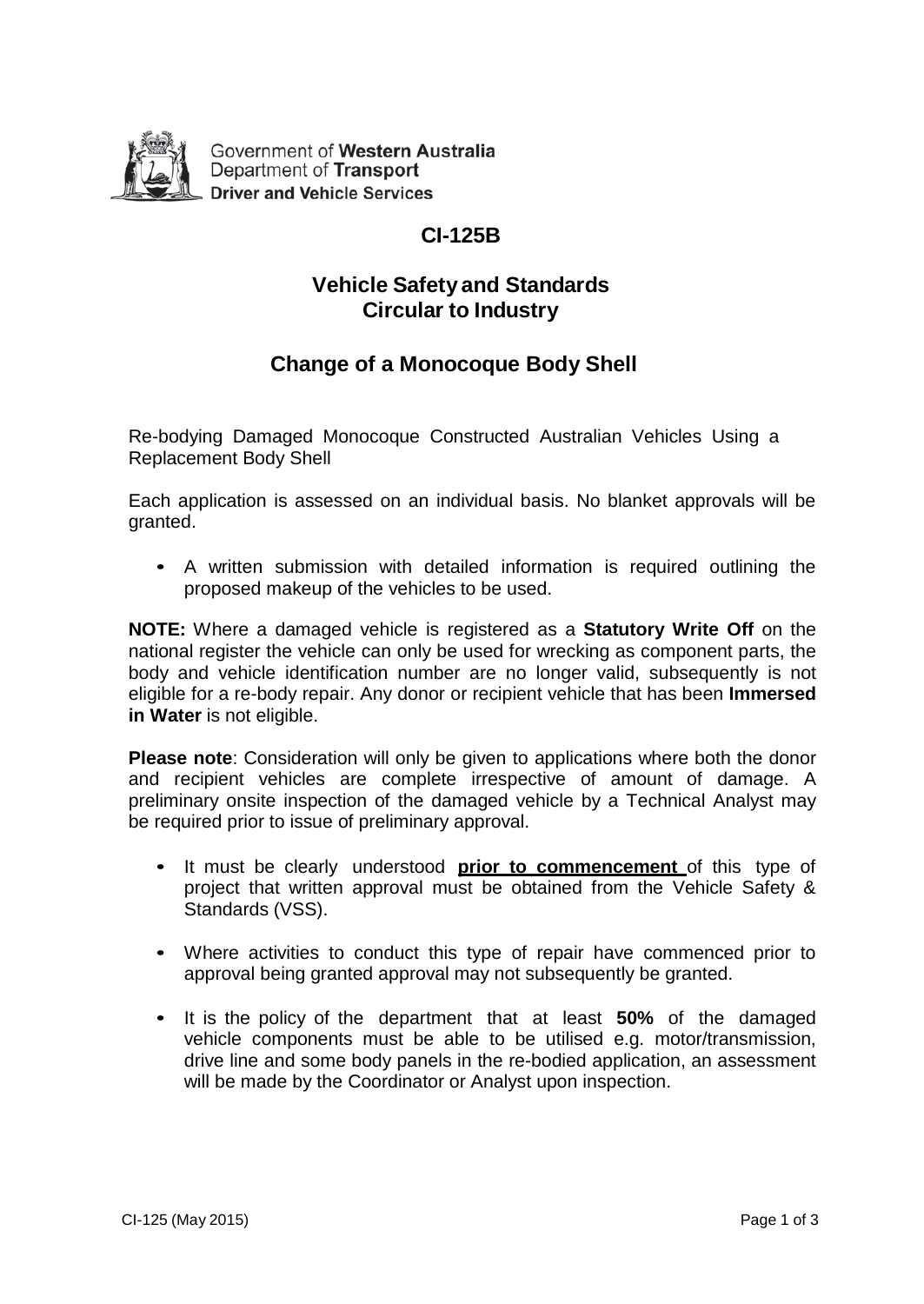• Information submitted must include **Make; Model, Year, Engine and Chassis/ VIN numbers** of both vehicles, photograph of damaged vehicle (3/4 view of front 3/4 view of rear). Copies of documentation relating to the purchase of vehicles and components

*Failure to satisfy the criteria required by the Department of Transport (DoT) may result in unnecessary delay in processing such applications and/or refusal to the request.*

• As part of any approval a rebuilt damaged vehicle requires **new seat belts to be fitted**

Safety equipment (i.e. SRS air bags) if fitted originally in damaged vehicle must be fitted in the rebuilt vehicle to maintain the same safety standard offered by the vehicle manufacturer. Any air bags that may have been deployed will require to be replaced with **new air bags**.

A written report from the vehicle manufacturer's agent will be required confirming the air bags are fully operational.

The engine assembly must be that which was supplied as original equipment for the donor vehicle. All emission control devices must be fitted and be operational.

Although the vehicle is to comply with Australian Design Rules (ADR's), the body shell is considered the major component in determining the category associated in licensing the vehicle.

Condition codes "302" & "304" where applicable will be endorsed on the registration paper, which identifies the history and origin of the vehicle for licensing purposes.

#### **Condition Codes:**

- **302** Vehicle exempted from fitment of compliance plate.
- **304** Reconstructed vehicle.

*It is not permitted to affix the manufacturer's or compliance plates from the Australian body shell to the rebuilt vehicle unless approved by the VSS; where not approved both plates must be surrendered to the Coordinator Technical Policy & Services prior to letter of approval for registration being issued.*

A DoT surrogate VIN will be issued in lieu of the original chassis number/VIN this is to identify the history of the vehicle.

Upon receipt of all the relevant information an assessment will be made of your request and advised accordingly of the decision in writing.